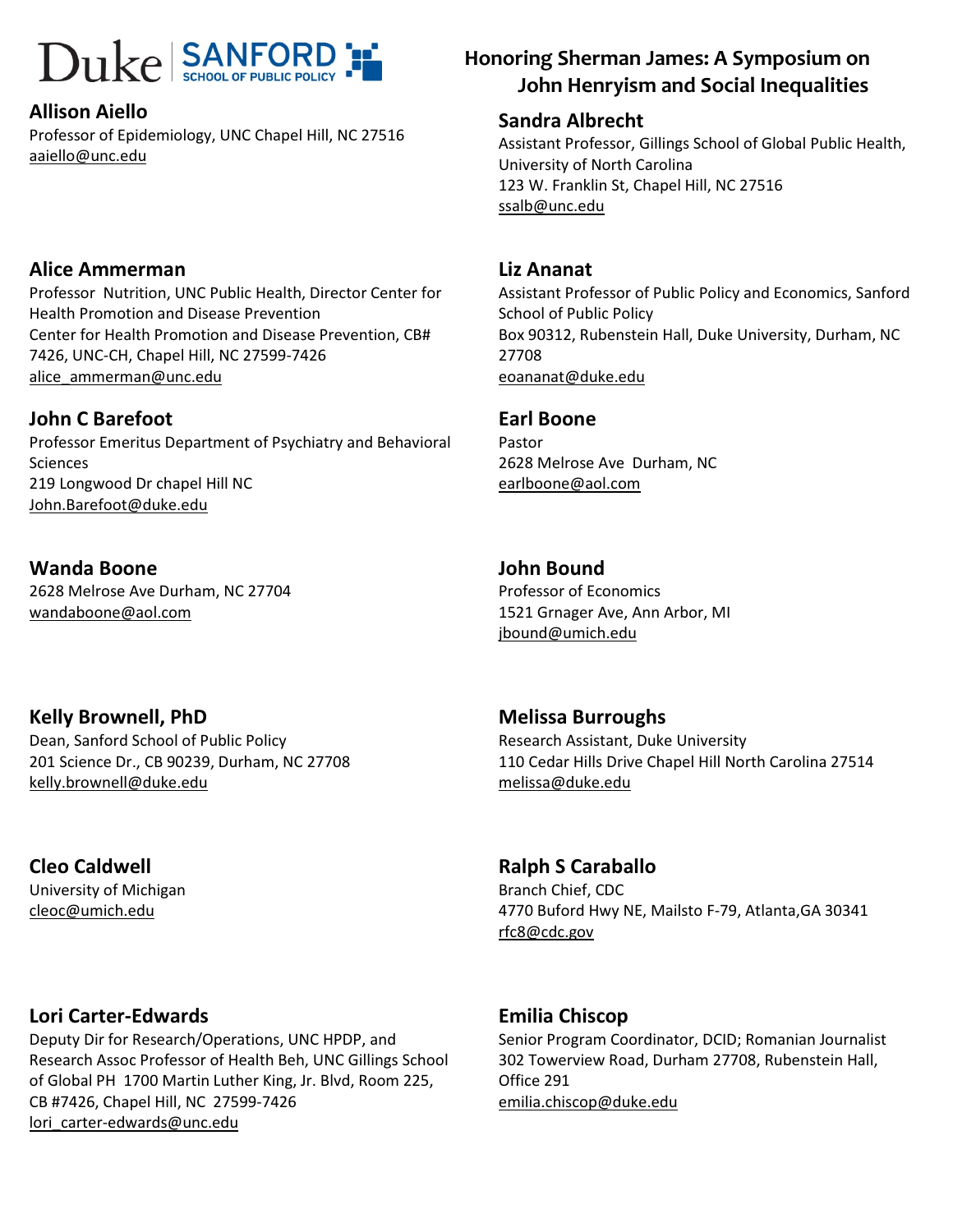#### Nancy Clapp-Channing

(Ret) Clinical Trials Researcher, Duke Clinical Research Institute 2725 Sevier St, Durham, NC 27705 nclappchanning@nc.rr.com

#### Philip Cook

Ken Dodge

dodge@duke.edu

Professor, Sanford School of Public Policy pcook@duke.edu

Professor, Sanford School of Public Policy

Sanford School, Duke University, Durham, NC 27705

## $\text{Duke}$  SANFORD  $\text{F}$  Honoring Sherman James: A Symposium on John Henryism and Social Inequalities

Charles Clotfelter Professor, Sanford School of Public Policy charles.clotfelter@duke.edu

### Janet B Croft, PhD

Senior Epidemiologist and Branch Chief, Centers for Disease Control and Prevention CDC Mailstop F-78, 4770 Buford Hwy NE, Atlanta GA 30341 jbc0@cdc.gov

### Sharon Elliott-Bynum PhD,MA,BSN,RN

CoFounder/Executive Director Healing with CAARE 214 Broadway Street Durham NC 27701

#### Geni Eng

Professor of Health Behavior, Gillings School of Global Public Health, University of North Carolina at Chapel Hill Department of Health Behavior, CB #7440 University of North Carolina, Chapel Hill, NC 27514 eugenia\_eng@unc.edu

#### Anna Gassman-Pines

Assistant Professor of Public Policy and Psychology and Neuroscience Box 90312 Durham NC 27708 agassman.pines@duke.edu

#### Arline T. Geronimus

Professor, University of Michigan School of Public Health and Institute for Social Research 1521 Granger Ave. Ann Arbor, MI 48104 arline@umich.edu

### Dorothee Hermanni

M.A., German Department doro.hm@web.de

### Ted Fiske

Fiske Guide to College 1723 Tisdale St., Durham, NC 27705 efiske@aol.com

#### Raymond Gavins

Professor of History Department of History, Box 0719, Duke University, Durham, NC 27708-0719 rgavins@duke.edu

#### Amar Hamoudi

Assistant Professor, Sanford Box 90312, Duke University, Durham NC 27708 amar.hamoudi@duke.edu

## Karla FC Holloway

Professor - Duke University kfch@duke.edu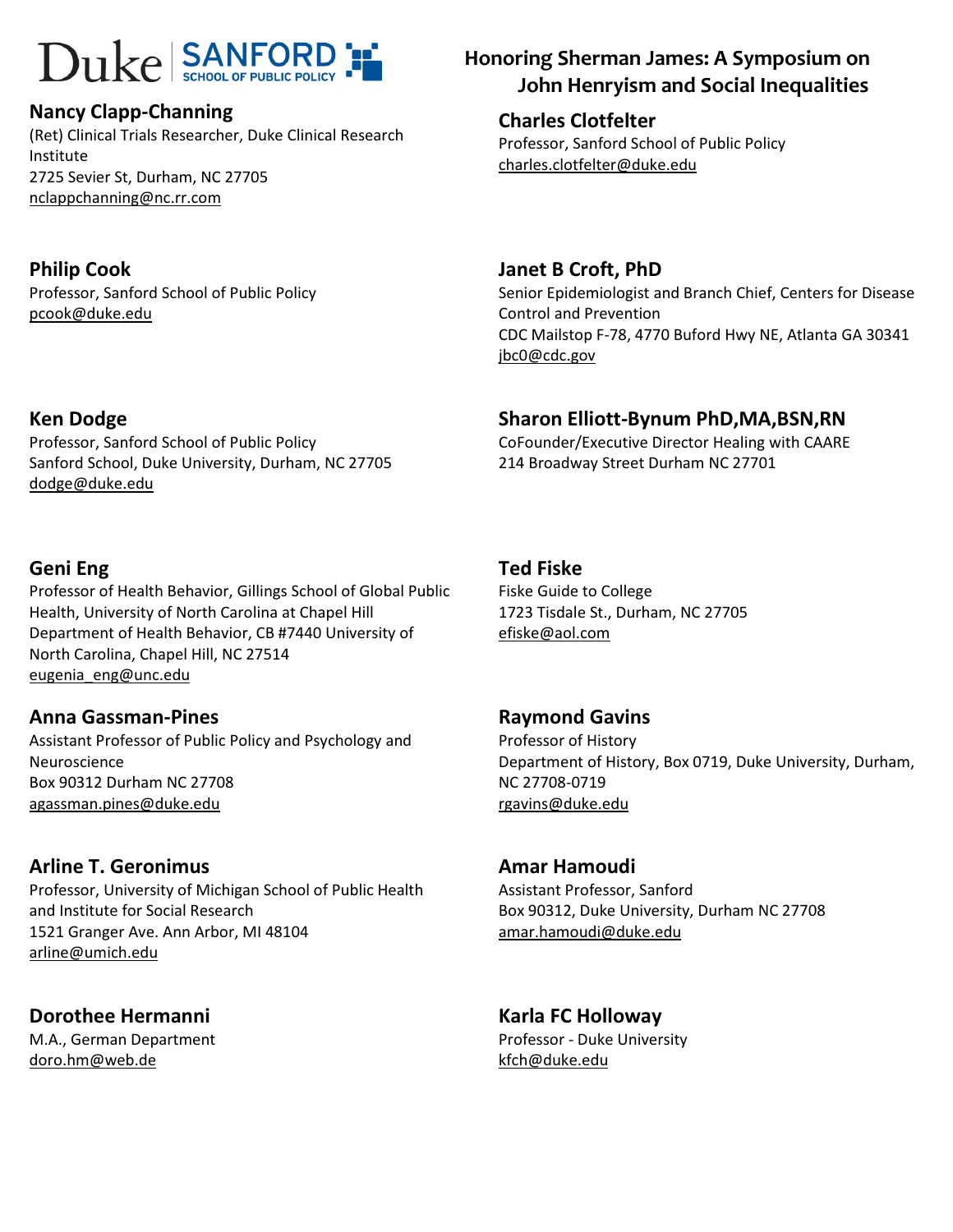#### Barbara Israel

Professor, Department of Health Behavior and Health Education, School of Public Health, University of Michigan 1415 Washington Heights, Ann Arbor, MI 48109-2029 ilanais@umich.edu

#### Camille Jackson

Senior Writer, Office of News & Communications 615 Chapel Drive, Box 90563, Durham, NC 27708 camille.jackson@duke.edu

### Jay S Kaufman

Professor, McGill University Department of Epidemiology, Biostatistics, and Occupational Health McGill University 1020 Pine Ave West Montreal, Quebec H3A 1A2 CANADA jay.kaufman@mcgill.ca

#### Helen "Sunny" Ladd

Professor of Public Policy Studies, Sanford School Sanford School, Box 90245, Duke University, Durham NC. 27708 hladd@duke.edu

#### Francis Lethem

Associate Dean, ExecEd Sanford School of Public Policy fjl1@duke.edu

### Sanjana Marpadga

Program Coordinator, Hart Leadership Program sm241@duke.edu

Michael Merson Director, Duke Global Health Institute mda@duke.edu

## $\text{Duke}$   $\text{SANFORD}$   $\text{FORD}$   $\text{FORD}$  Honoring Sherman James: A Symposium on John Henryism and Social Inequalities

#### Amy J. Schulz

Professor, Department of Health Behavior and Health Education, University of Michigan School of Public Health 1415 Washington Heights, Ann Arbor, MI 48109 ajschulz@umich.edu

#### Sherman James

Professor 213 Sanford Bldg, Duke University Sjames@duke.edu

#### Bob Korstad

Professor, Sanford School of Public Policy, Duke University Box 90245, Duke University, Durham, NC 27708-0245 rkorstad@duke.edu

#### Adriane Lentz-Smith

Associate Professor of History, Duke Duke University Dept of History, 320 Carr Bldg, Box 90719, Durham NC 27708-0719 adl16@duke.edu

#### Ann Malarcher

Senior Scientist, Office on Smoking and Health, CDC 4770 Buford Highway, NE MS F-79 aym8@cdc.gov

#### Meg McCann

Deputy Editor, EPIDEMIOLOGY (journal) 331 W Main St, Suite 606, Durham, NC 27701 mccann@epijournal.org

Doc Muhlbaier Associate Professor, Duke University 10 Windrow Pl, Durham, NC 27705-1972 doc.muhlbaier@alumni.duke.edu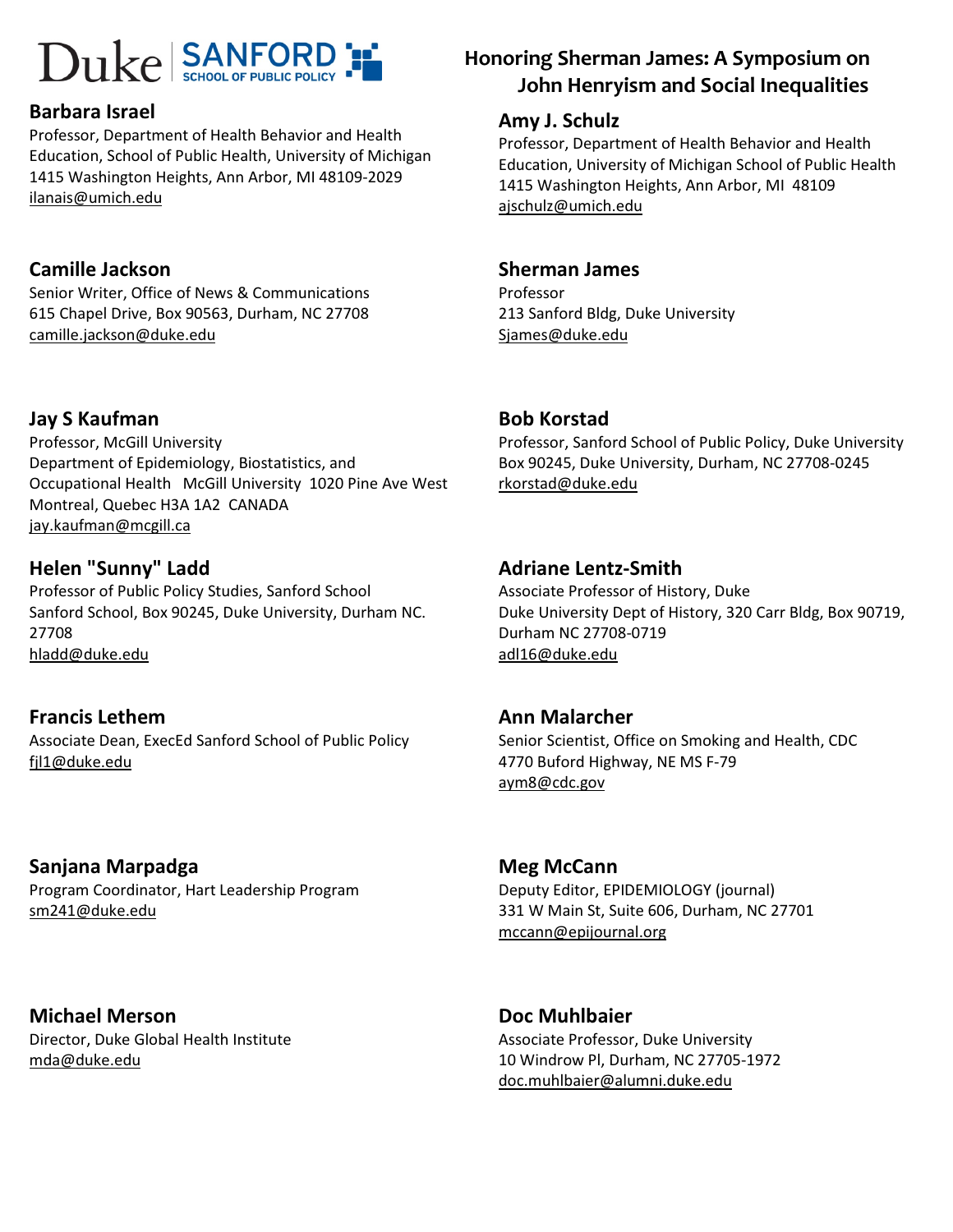# $\text{Dukel SANFORD}$   $\blacksquare$  Honoring Sherman James: A Symposium on

#### Clara Muschkin

Sanford School of Public Policy Box 90545, Durham NC 27708-0545 muschkin@duke.edu

# John Henryism and Social Inequalities

Harold Neighbors University of Michigan woodyn@umich.edu

### Candice Odgers

Duke University, Sanford School of Public Policy 218 Rubenstein Hall, Duke University, Durham NC candice.odgers@ duke.edu

#### Jay S Pearson

Assistant Professor, Sanford School of Public Policy Sanford School of Public Policy, Duke University, 201 Science Drive, Durham, NC 27708-0239 jay.pearson@duke.edu

#### Trivellore (Raghu) Raghunathan

chair and Professor of Biostatistics, University of Michigan 1415 washington Heights, Ann Arbor, MI 48109 teraghu@umich.edu

#### Laura Richman

Asst Professor Duke University Dept or Psychology & Neuroscience, Box 90086 Flowers Drive Duke University Durham, NC 27708 lrichman@duke.edu

#### Joel Rosch

Center for Child and Family Policy Duke University 2801 manning Pl Raleigh NC 27608 jbrrosch@duke.edu

Victor Schoenbach Assoc Prof, UNC Epidemiology Dept of Epidemiology, UNC Gillings School of Global Public Health vjs@unc.edu

#### Jackie Ogburn

Communications, Sanford School Sanford School of Public Policy, Duke University, 201 Science Drive, Durham, NC 27708-0239 jko@duke.edu

#### Brian W. Pence

Assistant Professor, UNC-Chapel Hill CB# 7435, Chapel Hill NC 27599-7435 bpence@unc.edu

#### Liana J. Richardson, PhD, MPH

Assistant Professor, Department of Sociology, UNC - Chapel Hill 155 Hamilton Hall, CB #3210, Chapel Hill, NC 27599-3210 liana richardson@unc.edu

#### Whitney R. Robinson, PhD

Assistant Professor, Epidemiology, UNC CB #4735, McGavran-Greenberg, Dept. of Epidemiology, Chapel Hill, NC 27599-7435 whitney robinson@unc.edu

#### David Schanzer

Sanford School of Public Policy schanzer@duke.edu

#### Karin Shapiro

African and African American Studies 128 Carr Building, Campus Box 90719 kshapiro@duke.edu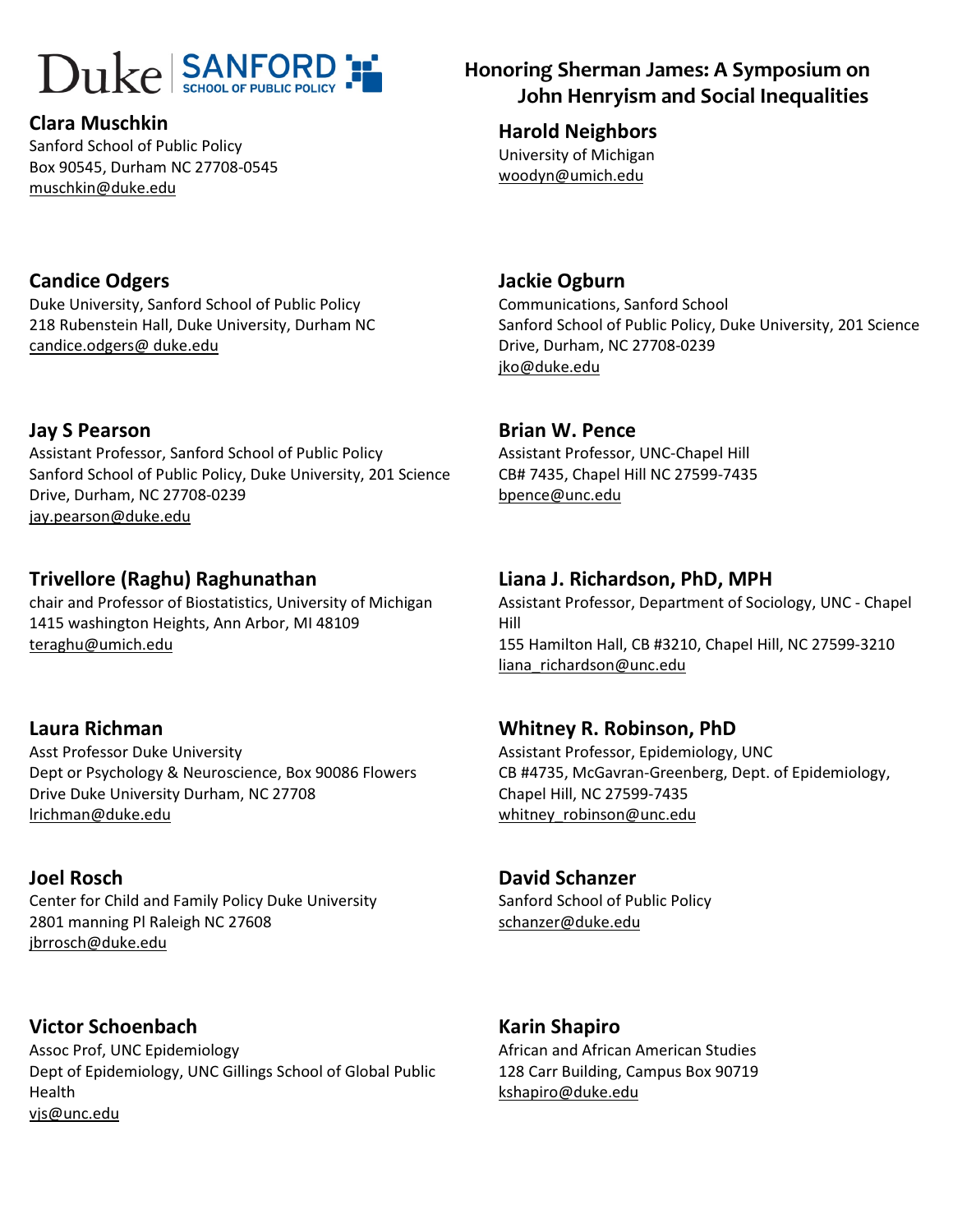# $\text{Dukel SANFORD}$   $\blacksquare$  Honoring Sherman James: A Symposium on

#### Noha Sherif

Former Student of Dr. James 6165 Hidden Canyon Rd. Centreville VA 20120 nohasherif10@gmail.com

#### Mina Silberberg Associate Professor, Duke Community Health DUMC 104425, Durham, NC 27710 mina.silberberg@duke.edu

#### Angela Thrasher, PhD, MPH

Assistant Professor, Dept. of Health Behavior, UNC Gillings School of Global Public Health 315 Rosenau Hall, CB #7440, Chapel Hill, NC 27599-7440 angela.thrasher@unc.edu

#### Anissa Vines

Faculty, UNC Gillings School of Global Public Health 266 Rosenau Hall, CB# 7435, Chapel Hill, NC 27599-7435 avines@email.unc.edu

#### Kathryn Whetten Professor of Public Policy and Global Health k.whetten@duke.edu

Allen Wilcox Senior Investigator, NIEHS/NIH Epidemiology Branch, NIEHS, 111 S Alexander Drive, Durham NC 27711 wilcox@niehs.nih.gov

#### Dr. Wizdom Powell Hammond

Assistant Professor, UNC Gillings School of Global Public Health Dept. of Health Behavior, 334B Rosenau Hall, CB 7440, Chapel Hill, NC 27599 Wizdom.powell@unc.edu

# John Henryism and Social Inequalities

#### GP Shukla

Professor of the Practice, Sanford School, Duke University 302 Towerview Road, Box 90237, Duke University, Durham Nc 27708 shukla@duke.edu

#### David Strogatz

Director, Center for Rural Community Health, Bassett Research Institute 99 Pioneer Street, Cooperstown, NY 13326 david.strogatz@bassett.org

#### Jacob Vigdor

Professor of Public Policy and Economics Sanford School of Public Policy jacob.vigdor@duke.edu

#### Diane Weddington

Visiting Lecturer, Sanford School of Public Policy, DeWitt Wallace Center 1009 W. Markham Ave Durham NC 27701 diane.weddington@duke.edu

#### Keith E. Whitfield

Vice Provost for Academic Affairs 220 Allen Bldg kwhit1@duke.edu

#### Redford Williams

Director, Behavioral Medicine Research Center, Duke University Medical Center Box 3926, Duke Univ Med Ctr, Durham, NC 27710 redfordw@duke.edu

#### Bonnie Yankaskas, PhD

Professor Emeritus, University of North Carolina at Chapel Hill 107 Deerfield Trail, Chapel Hill, NC 27516 bcy@med.unc.edu